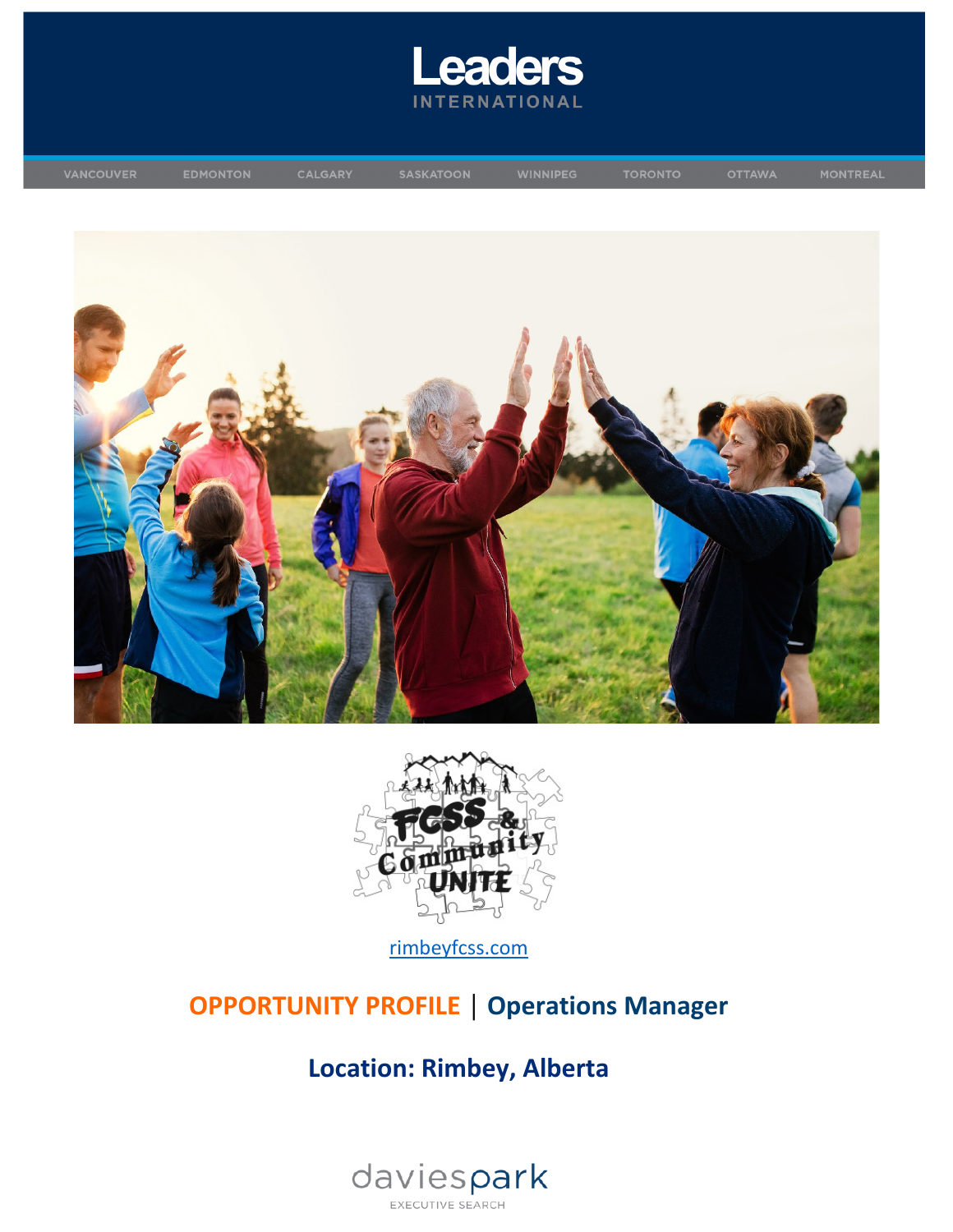### **RIMBEY FAMILY & COMMUNITY SUPPORT SERVICES**

#### *Mission*:

Building a resilient community with quality preventive, client centred, safe and caring programs.

#### *Vision*:

People are safe, secure, content, and healthy in their community.

### *Values*:

Strategic, Supportive, Safe, Secure & Solution focused - We are forward thinking with intention to be client focused with our programs.

Efficient, Effective & Ethical - We consistently review and measure our programs to maintain efficient, effective, and ethical practices.

Responsible, Resilience & Results - By identifying needs, we believe we will build a resilient community.

Values, Visionary, Valid & Variety - We provide services that are compassionate and caring to the community.

Informed, Inclusive, Innovative & Individualized care - We support our community with caring, informed, and individual services.

Caring, Compassionate, Community, Communication & Celebrating success - Through communication, compassion and caring we meet the community needs.

Ever changing, Enthusiastic & Economical - Through enthusiastic teamwork, we can celebrate our successes and have fun.

### **THE OPPORTUNITY**

Reporting to the Executive Director, the Operations Manager is responsible for overseeing the day-to-day administrative and financial functions of the agency. This includes supporting the Executive Director in all aspects of program development, service delivery and financial reporting. The Operations Manager overseas an annual budget of approximately \$2.4 million and a staff of over 45 employees at the Rimbey Family & Community Support Services (FCSS) office and the Rimbey Community Home Help Services (CHHS) office. This position is located in the FCSS Rimbey Office.

### KEY ROLES & RESPONSIBILITIES

- Responsible for the day-to-day supervision of employees and volunteers.
- Participate as a liaison person with the community.
- Actively participate in community committees and special events.
- Work with the Executive Director and Program Coordinators to ensure effective utilization of employees and volunteers.
- Identify when to make referrals to other community agencies.
- Oversee the submission of monthly client, employee, and financial reports to the Society of the Rimbey Community Home Help Support Services.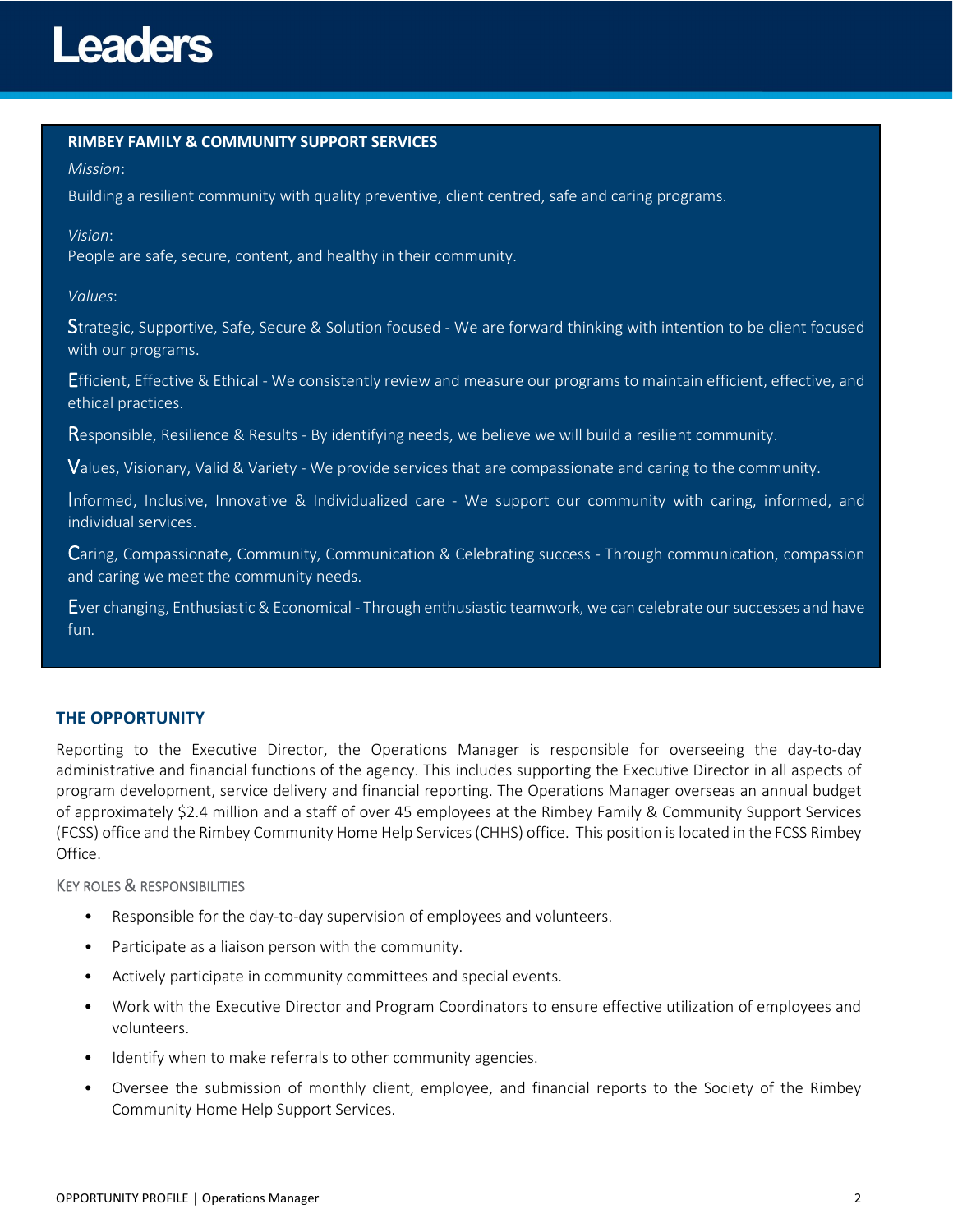# **Leaders**

- Collaborate with the Executive Director in determining community needs, and planning programs to meet those needs.
- Assist the Executive Director in preparing the annual budget.
- Actively participate in agency Succession Planning.
- Support the Executive Director in monitoring annual budget, staff expenditures and monthly financial reports.
- Support the Executive Director in developing material for monthly board meetings.
- Attend board meetings and other agency or professional meetings, as necessary.
- Complete or delegate reports to the Province & other funders as required.
- Ensure that annual and other required financial reports are completed and submitted on time.
- Support the Executive Director in the development of strategic and business planning for the agency.
- Work with Executive Director to research, develop and initiate operating policies and procedures for FCSS.
- Work with the Executive Director and Health Care Programs Coordinator to ensure the agency has appropriate policies, procedures, and strategic and organizational plans in place to maintain accreditation standards for service, quality improvement, safety, and risk management.
- Maintain a high level of understanding and awareness of community development trends through ongoing assessment and appraisal.
- Develop strong key partnerships and collaborative linkages with local and provincial government, community agencies and local groups.
- Maintain a high level of awareness of FCSS core services and FCSS services delivery.

# **THE PERSON**

### QUALIFICATIONS & EDUCATION REQUIREMENTS

- Diploma or degree in Human Services, Business Management or Community Development.
- Understanding of non-profit and charity laws.
- Demonstrated understanding of social policy issues in the field of human services
- Demonstrated understanding of community development practices and program design.
- Practical understanding of board governance and non-profit management.
- Extensive experience in a leadership role pertaining to social or human services agencies. A leadership role in a related or similar discipline will be considered.
- This position does require a flexible work style and the ability to work various hours as required.

### KNOWLEDGE, SKILLS & ATTRIBUTES

Leadership Skills – Ability to lead, coach and motivate others involved in program delivery. Demonstrates an open and inclusive leadership style.

Visionary – Ability to formulate and articulate a detailed vision for the organization and effectively communicate the organization's expectations.

Strategic Leadership – Ability to look at the "big picture" while still attending to details; proven success in strategic thinking and planning; ability to translate operational priorities into action and lead change.

Adaptability – Ability to adjust to changing environment, schedules, and priorities accordingly.